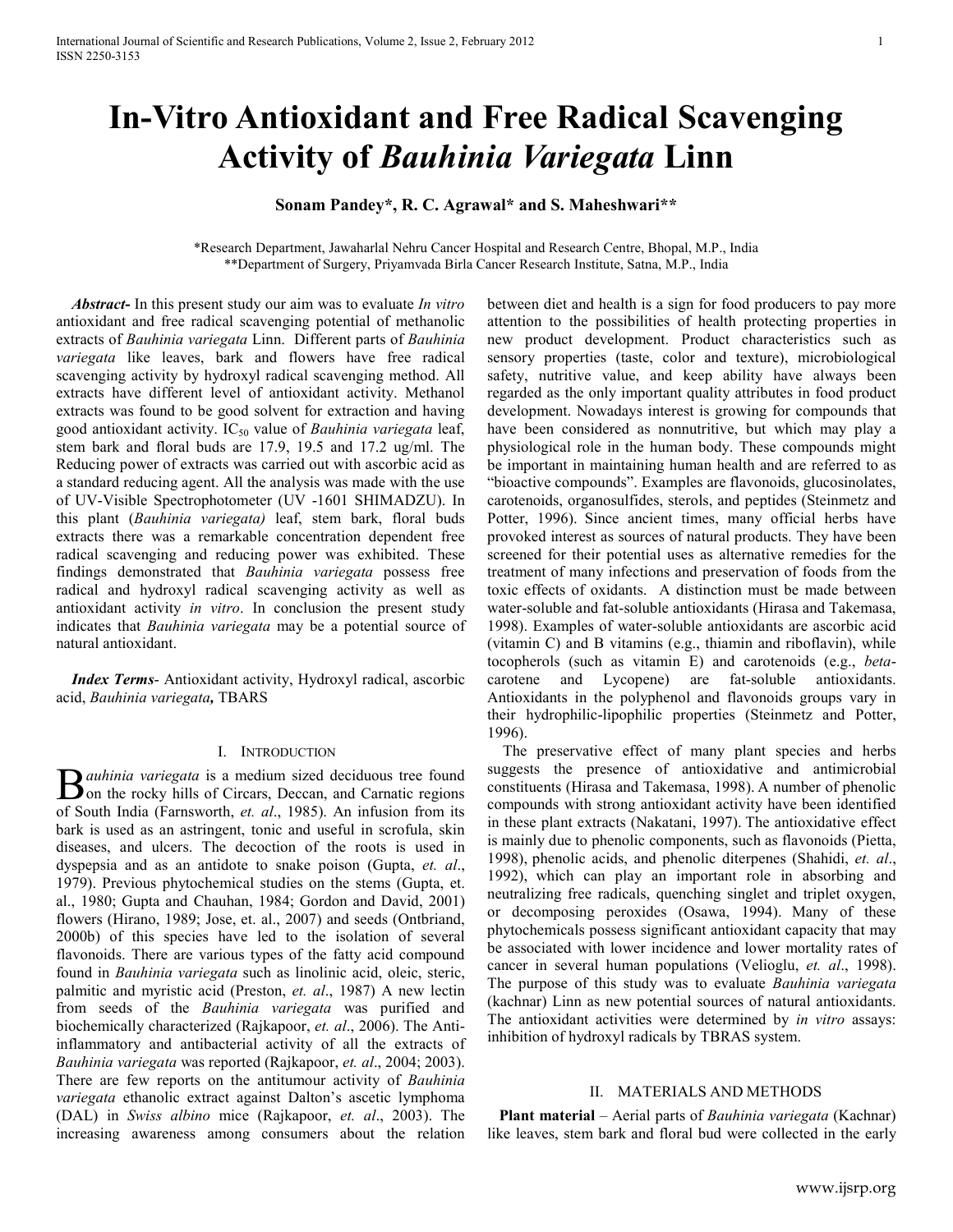stages of vegetation from the Bhopal, and District Mandla (M.P.) ,India during the October month of 2006. The identification of the plant *Bauhinia verigata L.* (Kachnar) (family*: Leguminose*) was done by botanist Dr. S.S. Khan (Voucher Specimen No: SP/101/LGOB/2006), Department of Botany, Safia Science College, Bhopal, Madhya Pradesh (India).

**Reagent and authentic samples** *–* The reagents used were of highest purity (>99.95%) and were purchased from Sigma Chemical Co. (Germany). Sample absorbances were read using a Lambda 532 nm, UV - 1601 Spectrometer Schimadzu (Japan).

**Preparation of** *B. variegat***a extract** - Dried powdered plant material such as leaves, stem bark and floral buds (10 g) were extracted by continuous mixing in 100 ml 50% methanol, and stem bark in 95% methanol, 24 h at room temperature. After filtration, methanol was evaporated until only water remained through evaporation on water bath at  $60-70$  °c temperature. The dired powder were kept in air tied box.

### **Deoxyribose assay to assess OH - radical scavenging activity**

The OH- radical scavenging activity of *Bauhinia variegata* leaves, stem bark, floral buds extract (10–100 ug/ml) were determined according to the deoxyribose method of Halliwell, *et.*   $al$ , (1987) in the presence of 100 lM EDTA. FeCl<sub>3</sub>, H<sub>2</sub>O and ascorbic acid were prepared in degassed H<sub>2</sub>O prior to use. The reaction tube contained (final concentrations) 3.6 mM deoxyribose, 100 lM EDTA, 1 mM  $H_2O_2$ , 100 lM L- ascorbic acid, 100 lM FeCl<sub>3</sub>, H<sub>2</sub>O in 25 mM phosphate buffer, pH 7.4 in 1.0 ml total volume. Follow in incubation at 38º C, 1 hrs, 1.0 ml 1.0% TBA in 0.05 M NaOH and 1.0 ml 10% TCA were added to the reaction mixture which was then heated in a boiling water bath for 15 min. Once samples were cooled, the absorbances were read at 532 nm. The  $IC_{50}$  value of the crude extract was compared with that of ascorbic acid, which was used as the standard. Lower absorbance of the reaction mixture indicates higher free radical scavenging activity. The percent inhibition of hydroxyl radical was calculated as follows:

 $\%$ Inhibition = Abs: 532 nm Control Abs. - 532 nm sample Abs.  $\times$  100

#### 532 nm Control Abs

Antioxidant capacity of test compounds was expressed as  $IC_{50}$ , the concentration necessary for 50% inhibition concentration of TBARS.

#### III. RESULT AND DISCUSSION

 The effect of *Bauhinia variegata* extracts on inhibition of hydroxyl radical production was assessed by the iron (II)– dependent deoxyribose damage assay. The Fenton reaction generates hydroxyl radicals (OH- ) that degrade deoxyribose using  $Fe^{++}$  salts as an important catalytic component (11). Oxygen radicals may attack the sugar, which leads to sugar fragmentation. Addition of transition metal ions such as iron at low concentrations to deoxyribose causes degradation of the sugar into malondialdehyde and other related compounds which form a chromogen with thiobarbituric acid (TBA). Antioxidant activity of the extracts was compared with the standard drug ascorbic acid (Table 1) .The results of the effects of the examined *Bauhinia variegata* leaf, stem bark and floral buds, extracts as well as control solutions on OH radical production. They show that all extracts of *Bauhinia variegata* and control solutions inhibited the production of OH- radicals. The % of free racial scavenging activity of methanolic extract of *Bauhinia variegata* leaf, stem bark and floral bud presented in Table 1. have reducing power, the free radial OH<sup>-</sup> scavenging activity of the extract increases with increasing the concentration.

The IC<sub>50</sub> value of *Bauhinia variegata* leaf, stem bark and floral buds were shown the highest inhibitory activity with  $IC_{50}$ of 17.9, 19.5 and 17.2 ug/ml, respectively. When compared to the reference substances, the all aerial parts of *Bauhinia variegata*  extracts were found to be less efficient in radical scavenging. The scavenging effects of the examined extracts could be due to the flavonoids, but could also be a result of the activity of other secondary bimolecular present in the extracts. This indicates that the concentration of flavonoids is not the only factor related to the antioxidant activity. The possible synergism of flavonoids with other components present in the extracts may be responsible for this observation. Plant extract exhibited antioxidative potential and increased concentration of plant extract has shown increased antioxidative potential.

|                                      | % of inhibition (TBARS) |                                      |                                         |                                           |
|--------------------------------------|-------------------------|--------------------------------------|-----------------------------------------|-------------------------------------------|
| <b>Concentration</b><br>$(\mu g/ml)$ | Ascorbic acid           | variegata<br>leaf  <br>В.<br>extract | variegata<br>В.<br>stem<br>bark extract | variegata<br>В.<br>floral<br>buds extract |
| 10                                   | $25.89 \pm 2.36$        | $20.86 \pm 1.94$                     | $19.42 \pm 2.31$                        | $21.58 \pm 1.92$                          |
| 20                                   | $60.43 \pm 2.59$        | $55.39 \pm 1.73$                     | $51.43 \pm 1.46$                        | $56.83 \pm 1.93$                          |
| 30                                   | $70.50 \pm 3.20$        | $62.58 \pm 2.53$                     | $60.07 \pm 2.58$                        | $65.46 \pm 1.87$                          |

Table 1: Antioxidant activity of methanolic extracts of *B. variegata*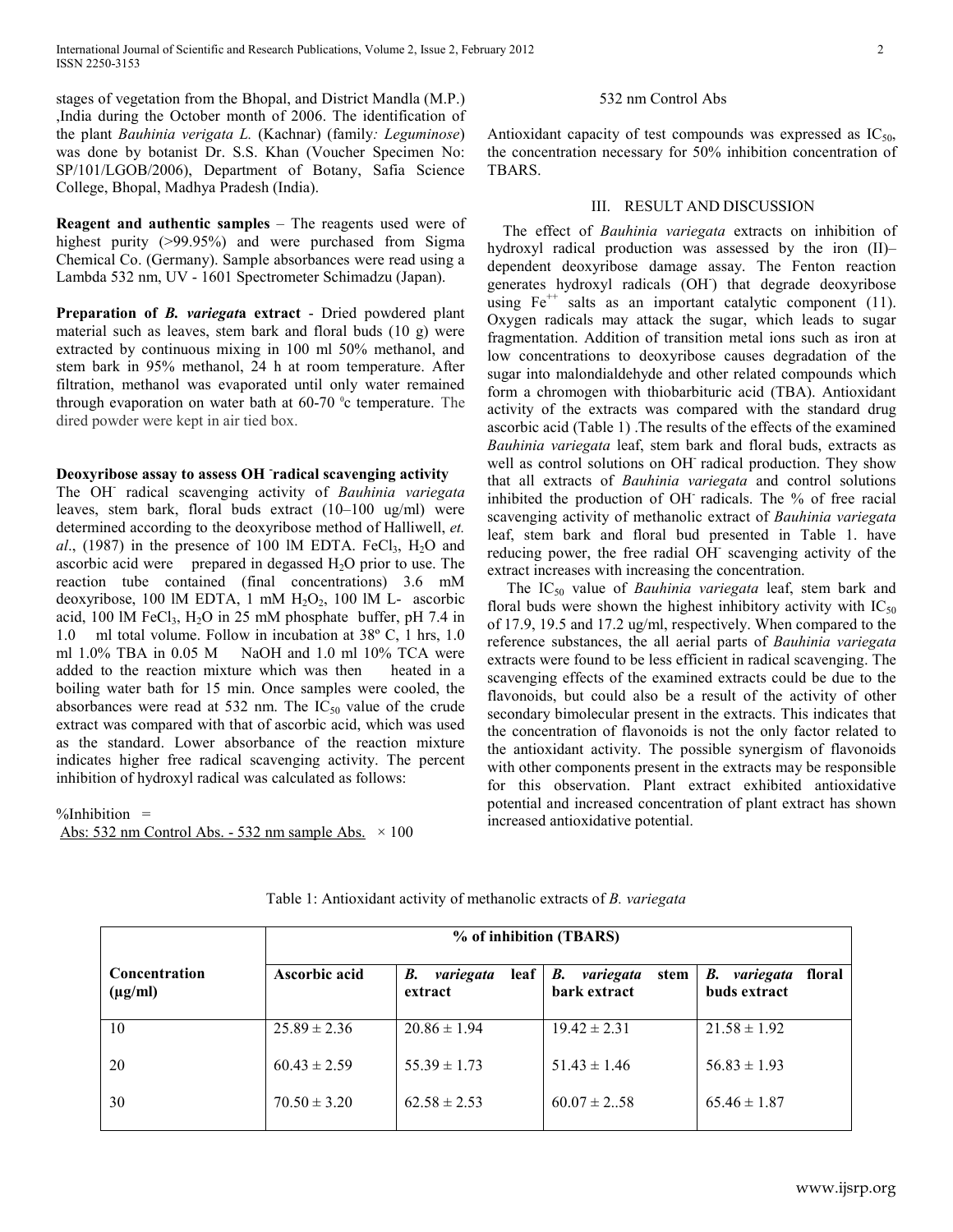| 40                              | $76.97 \pm 4.03$ | $70.86 \pm 2.19$ | $65.10 \pm 2.80$ | $70.50 \pm 3.10$ |  |
|---------------------------------|------------------|------------------|------------------|------------------|--|
| 50                              | $79.13 \pm 2.85$ | $72.66 \pm 1.84$ | $68.34 \pm 2.79$ | $72.66 \pm 2.34$ |  |
| 60                              | $82.01 \pm 2.31$ | $74.82 \pm 1.80$ | $72.30 \pm 2.10$ | $74.46 \pm 1.97$ |  |
| 70                              | $84.17 \pm 3.44$ | $77.33 \pm 2.30$ | $75.53 \pm 2.34$ | $78.41 \pm 2.04$ |  |
| 80                              | $86.33 \pm 2.90$ | $79.13 \pm 2.34$ | $78.05 \pm 2.81$ | $80.21 \pm 2.07$ |  |
| 90                              | $89.92 \pm 4.16$ | $82.37 \pm 1.67$ | $80.21 \pm 1.81$ | $83.45 \pm 1.78$ |  |
| 100                             | $91.36 \pm 2.87$ | $85.61 \pm 2.68$ | $82.37 \pm 2.98$ | $86.33 \pm 1.92$ |  |
| Control OD at $532$ nm $-0.280$ |                  |                  |                  |                  |  |
|                                 |                  |                  |                  |                  |  |

# **IC50 values:**

| S. No.         | Group                            | $IC_{50}$ Values |
|----------------|----------------------------------|------------------|
|                | Ascorbic acid                    | $16 \mu g/ml$    |
| $\overline{2}$ | B. variegata leaf extract        | $17.9 \mu g/ml$  |
| 3.             | B. variegata leaf extract        | $19.5 \mu g/ml$  |
| 4.             | B. variegata floral buds extract | $17.2 \mu g/ml$  |

**a** absorbance at 532 nm, **b** Scavenging effect (%) = [(Abs. Blank − Abs. sample)/ Abs. Blank] × 100

Group 1: Calibration curve for the total TBARS content of the *B. variegate* Leaf, stem bark and floral buds extracts.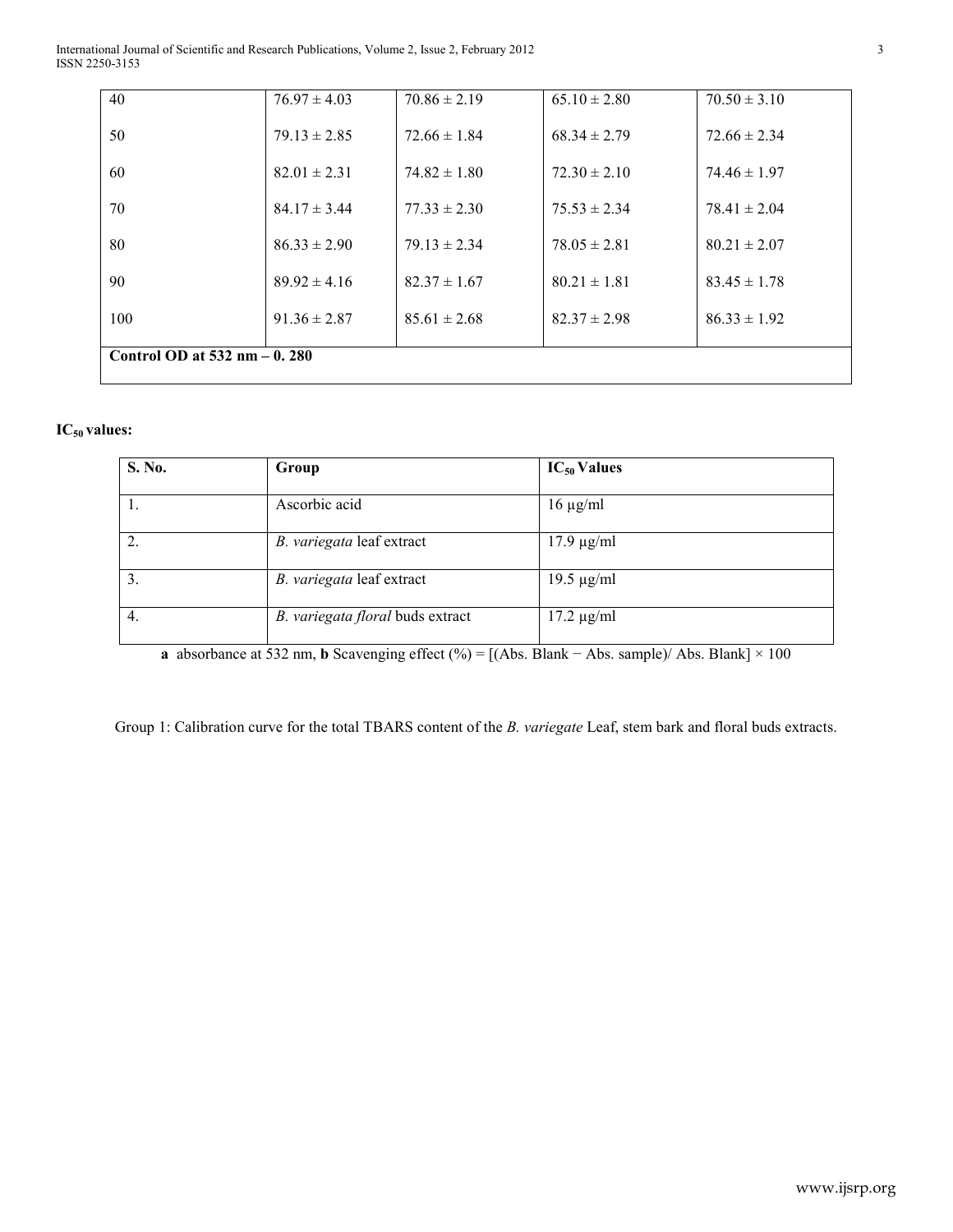International Journal of Scientific and Research Publications, Volume 2, Issue 2, February 2012 4 ISSN 2250-3153



#### IV. DISCUSSIONS

 In these experiments antioxidant activity was determined by measuring the inhibition of TBARS by a range of ten different concentrations of a certain antioxidant. For each concentration the percent inhibition was measured after 60 min of incubation. The concentrations were chosen in such a way that the lowest concentration provided minimum inhibition of TBARS and the highest concentration gave maximum inhibition of TBARS. The reproducibility of this method is good, the variation in  $IC_{50}$ values that are obtained when standard antioxidant compounds are applied is 10-100ug/ml. Methanolic extracts of *Bauhinia variegata* species possess significant free radical scavenging, hydroxyl radical scavenging and antioxidant activity *in vitro*, which offer the possibility of using these extracts as natural antioxidants. In conclusion the results of this study demonstrated that using in *vitro* model *Bauhinia variegata* was found to have antioxidant activity. This activity was found due to presence of polar phenolic compounds flavonoid, tannin etc. Overall *Bauhinia variegata* can be considered as a model herbal drug for experimental studies including free radical induced disorders like cancer, diabetes, atherosclerosis etc. Further studies are required to establish its *in vivo* antioxidant activity using different animal models.

#### ACKNOWLEDGMENT

The authors are thankful to J.N.C.H. & R. C. Bhopal (M.P.) India, for providing practical facility and technical support to carry out the above work.

#### **REFERENCES**

[1] Farnsworth, N.R., O. Akerele, A.S. Bingel, D.D. Soejarto, and Z. Guo. Medicinal plants in therapy. Bul. World Health Org. 1985, 63, 965-981.

- [2] Gordon M.C., David J.N., Natural Product Drug Discovery in the next millennium, Pharm Blol. 2001, 39, 8-17.
- [3] Gupta, A.K., Chauhan, J.S., Constituents from the stem of Bauhinia variegata. National Academy of Science Letters. 1984, 7, 15–16.
- [4] Gupta, A.K., Vidyapati, T.J., Chauhan, J.S., 5,7-Dihydroxyflavanone-40-O- \_l- rhamnopyranosyl-\_-d-glucopyranoside from Bauhinia variegata. Indian Journal of Chemistry.1979, 18 (B), 85–86.
- [5] Gupta, A.K., Vidyapati, T.J., Chauhan, J.S., Chemical examination of the stem of Bauhinia variegata. Planta Medica. 1980, 38,174–176.
- [6] Halliwell B., Gutteridge JMC, & Aruoma OI. The deoxyribose method: A simple "test-tube" assay for determination of rate constants for reactions of hydroxyl radicals. Analytical Biochemistry, 1987,165, 215–219.
- [7] Hirano, T., Oka, K., Akiba, M., Antiproliferative effect of synthetic and naturally occurring flavonoids on tumour cells of human carcinoma cells lines. Research Communication in Chemistry, Pathology and Pharmacology: 1989, 64, 69–78.
- [8] Hirasa K and Takemasa M, *Spice Science and Technology,* Marcel Dekker, New York. 1998, 2, 87-89.
- [9] Jose A. Silva, Daniela C., S. Damico, Paulo A. Baldasso, Marcelo A. Mattiolo, Flavia V. WinckLeonardo F. Fraceto,Jose C. Novello and Sergio Marangoni, Isolation and Biochemical characterization of a galactoside Binding lecting from *Bauhinia Variegate* candida (BvcL) seeds The Protein Journal, , 2007, 26 (3), 193-201.
- [10] Nakatani N, Antioxidants from Spices and Herbs, in Natural Antioxidants: Chemistry,Health Effects, and Applications (Ed. F. Shahidi), AOCS Press, Champaign, 1997, 64–75.
- [11] Ontbriand, M. J. Senior and health-professionals' mismatched perceptions and communication about prescription and non-prescription medication. Canadian Journal on Aging, 2000b, 19, 35–56.
- [12] Osawa T, Novel Natural Antioxidants for Utilization in Food and Biological Systems,in Postharvest Biochemistry of Plant Food-materials in the Tropics (Eds. I. Uritani, Garcia VV and Mendoza EM), Japan Scientific Societies Press, Tokyo, 1994, 241–251.
- [13] Pietta PG, *Flavonoids in Medicinal Plants,* in *Flavonoids in Health and Diseases* (Eds. C. A. Rice--Evans and L. Packer), Marcel Dekker, New York, 1998, 61–110.
- [14] Preston R.J., Dean B.J., Galloway A.F., Mcfee, Sheldy, Mammalian in vivo cytogenetic assay- analysis of chromosomal aberration in bone marrow cells Mutat. Res, 1987, 189, 157 - 165.